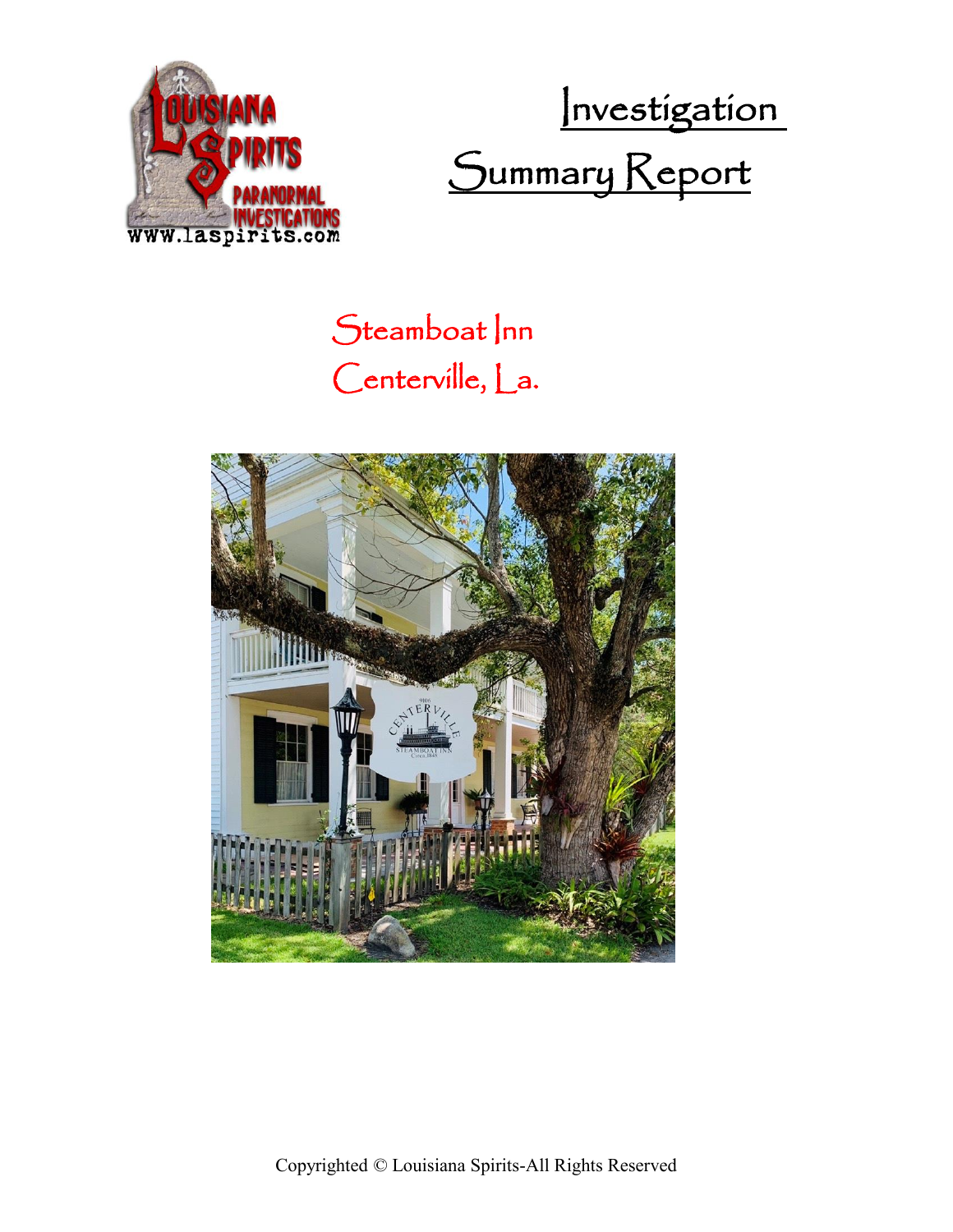

Situated inside the small town of Centerville, La. stands a beautiful, old antebellum home. It is currently owned and operated by a couple who have transformed it into a beautiful air B&B. It was built in circa 1848 a block up from the Teche River. The Teche was used by steamboats as transportation and trade business. This location was a prime docking area for business in town. This home is built on the Old Spanish Trail. It was originally the Centerville Hotel, then later the Kennedy Hotel and now it is called the Centerville Inn. The current owners told us that Civil War soldiers were brought over from the church and placed on the third floor to recover from their injuries.

### CLAIMS

The owners claim there is a women dressed in a blue dress that has been seen by customers of the inn. People staying there have seen a young boy with the woman. There are claims of noises and unusual things that happen in the early morning hours. Several people have claimed they hear a woman's voice near the stairs.

# Investigators Reports & Evidence

Location: Centerville, La.

Date: September 5, 2020

Investigators: S.C. Group: Marci, Tricia, Chance, Denise

Equipment used: Several deer cameras, digital voice recorders, wireless video cameras, Rem pods, K 2 Meters, digital still camera, SLS cameras.

Before the team started base line our medium walked through all rooms in the home.The medium then reported her findings to the group and owners. According to the owner and witnesses, the medium stated things about the house and activity. The team then proceeded with our base line sweeps for EMF in all areas. While doing the walkthrough we also took pictures. After the walkthrough we proceeded to set up all equipment in all locations. Then we went lights out for the investigation.

Several EVP sessions were done throughout the home that evening. However, there were no EVP's to report in any locations. We did get muffled voices on an evp session but that was not placed in evidence due to it being illegible. After reviewing the video from the wireless cameras we caught a couple of unexplainable things.

Copyrighted © Louisiana Spirits-All Rights Reserved